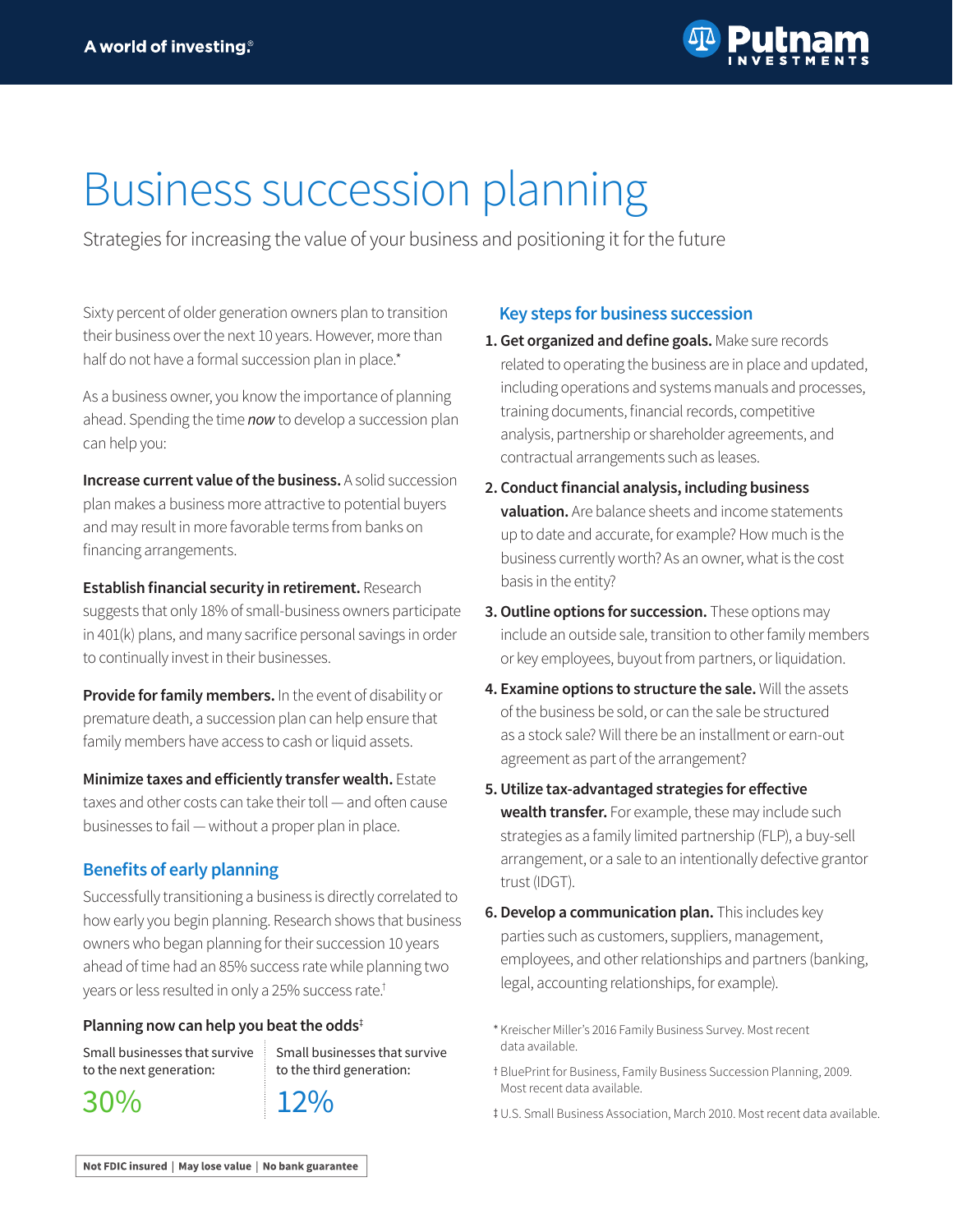# **Determine your successor**

#### **Business partners**

Selling the business to your partners can provide continuity with customers and other key associates, but a sale in the open market may be more lucrative.

#### **Family**

Transitioning within the family has advantages as well as challenges. Consider whether family members have the proper skills to operate the business, whether you will need to facilitate wealth transfer to family members or children who won't be affiliated with the business, and how the transition may affect non-family key employees.

## **A third party**

An outright sale of your business could be the most valuable transaction, but it may negatively affect relationships with key customers and business contacts.

## **Employee stock ownership plan (ESOP)**

Transferring ownership of a small business over time to an ESOP can be an effective method for creating liquidity for business owners while rewarding employees. If structured properly, it can provide significant tax benefits as well.

# **Assess the value of the business**

## **Take a broad overview**

Before looking at cash flow, revenue, or other financial data, consider how a potential buyer may perceive your business based on other variables. Does your current customer base offer potential for future growth? How would an ownership transition affect the client retention rate? Is your revenue stream consistent and dependable? How stable and appealing is the overall structure of your business, including location, employee base, and operations?

# **Business valuation methods**

#### **Asset valuation**

Estimate a value based on various assets (minus liabilities) the company owns.

#### **Market comparison**

This method measures earnings or revenue valuation based on recent transactions. While this method is easy to understand and communicate, most businesses are not identical, and a unique business or service model could make market comparisons difficult.

## **Multiple of earnings**

With this approach, you multiply earnings or another financial figure by a specific factor based on variables for the industry and company. For example, the valuation might be calculated as three times EBITDA (earnings before interest, taxes, depreciation, and amortization).

## **Income method**

The income method applies a discount rate to determine the valuation of the business. A discount rate is used to calculate the present value of future cash flows. This may be a better representation of the business's value for buyers, who typically invest based on expected future cash flows. However, it can be difficult to objectively determine the appropriate discount rate — which is critical to the calculation.

**Valuing a business using income method.** The valuation can vary dramatically based on the discount rate used. The higher the discount rate, the lower the valuation.

|                       | <b>Cash flows</b> | 10% discount | 20% discount |
|-----------------------|-------------------|--------------|--------------|
| Year 1                | \$450,000         | \$409,090    | \$375,000    |
| Year 2                | 600,000           | 495,867      | 416,666      |
| Year <sub>3</sub>     | 800,000           | 601,051      | 462,962      |
| Residual value        | 8,000,000         | 6,010,518    | 4,629,630    |
| <b>Firm valuation</b> |                   | \$7,516,526  | \$5,884,258  |

The calculation assumes hypothetical cash flows for three years and a residual value of future cash flows based on the Year 3 cash flow of \$800,000.

# **How to determine a discount rate for a small business**

**Start with a risk-free investment rate.** What type of return could you generate if you invested in a Treasury bond, for example, rather than in the business itself?

**Add an equity risk premium.** What could you earn by investing in a broad equity market?

**Consider adding a small-cap premium.** What could you earn by investing in a broad range of small-cap companies?

**Adjust according to subjective factors.** Consider your brand, clients, recurring revenues, staff, market share, patents, and intellectual capital.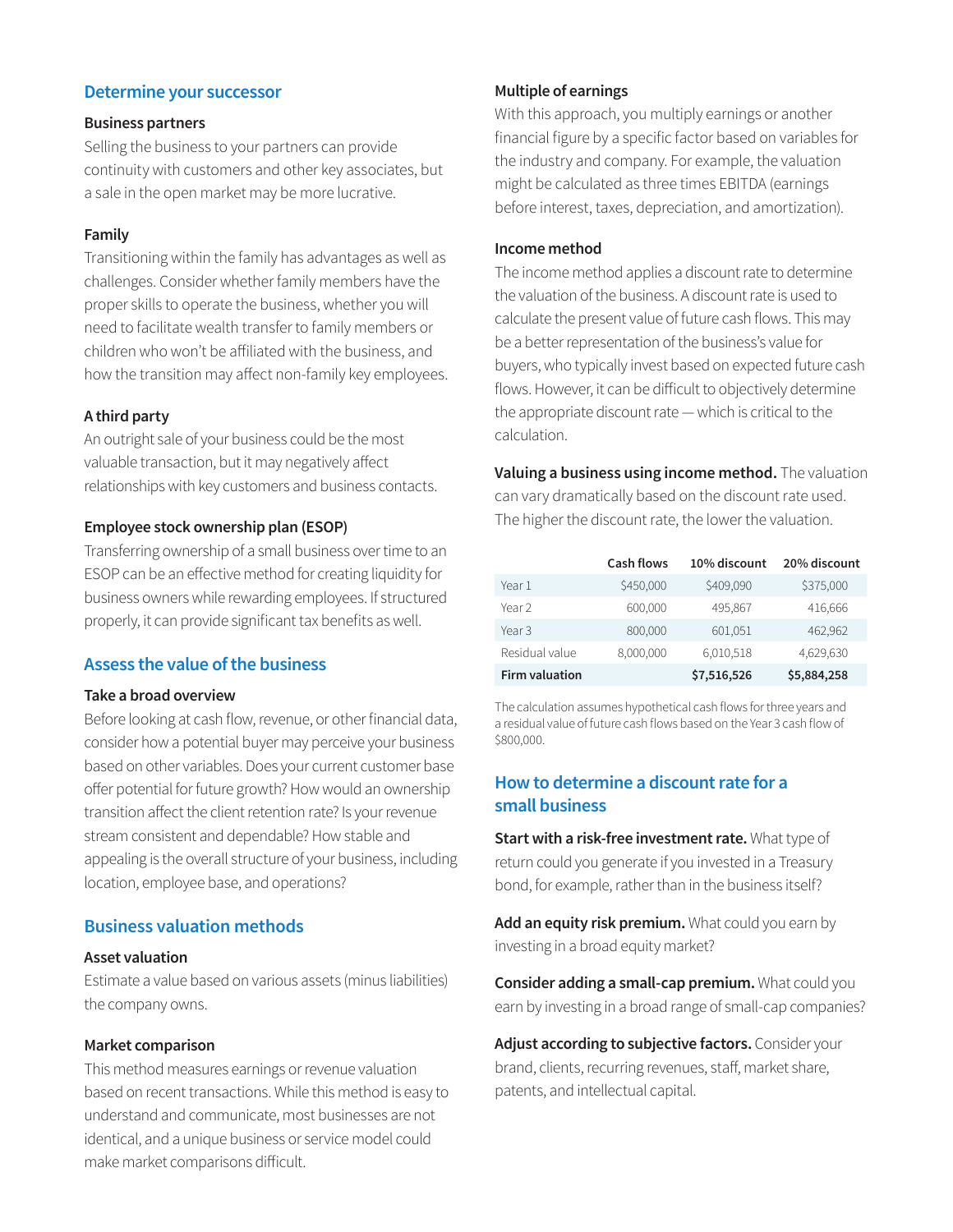# **Structure the deal appropriately**

In structuring the transition, consider whether the purchase will involve cash, equity, notes, or a mix of assets. You may want to initiate performance triggers based on growth and client retention. It is also essential to explore the tax implications for both buyer and seller. You may consider an installment sale to spread out the taxable gain. Also, with an asset sale, certain elements of a business may be taxed differently to the seller and buyer. For example, accounts receivable is taxed as ordinary income to the seller while the buyer receives this asset tax free as part of the transaction. For other items such as customer lists, the seller may receive more preferential tax treatment. This should be considered as part of the negotiations on structuring the deal.

# **Key estate planning strategies to transfer wealth efficiently include:**

#### **BUY-SELL AGREEMENT**

- Legally binding agreement for transfer of ownership when one owner exits
- Can prevent foreclosure and enables remaining owners to maintain control
- Typically funded with life and disability insurance •
- In the event of death, provides much-needed liquidity to beneficiaries of deceased owner
- Typical models include cross-purchase and stock redemption
- A cross-purchase arrangement involves business partners purchasing life insurance on each other with proceeds used to buy out the interest of the deceased partner



- Enables business owners to create two types of ownership shares: general and limited; name themselves as general partners; and transfer ownership of limited partnership shares
- Through a gifting strategy, senior family members can transfer the value of their assets to children and grandchildren, removing the assets from their taxable estates
- Can bring significant gift- and estate-tax savings •





- Gifts of limited partnership shares are typically discounted to reflect *lack of marketability* and/or *lack of control;* this can help accelerate transfer in value while avoiding or mitigating federal gift taxes
- Transferring ownership of shares can result in shifting income from taxpayers in higher brackets (original owners) to family members in lower tax brackets
- Provides asset protection, since many states prevent creditors of a limited partner from attaching partnership assets

*(Continued on next page)*